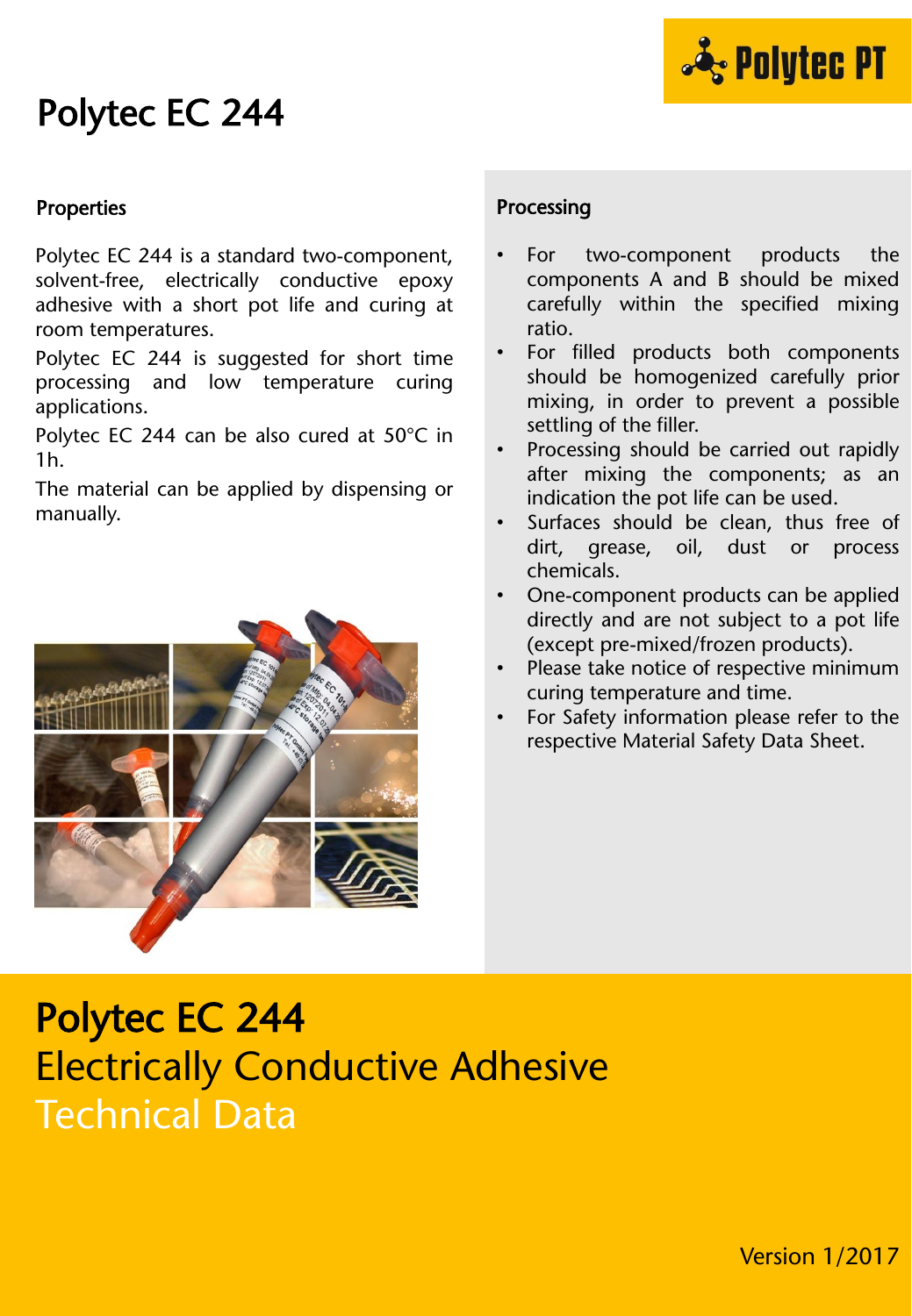

# Polytec EC 244

| Properties in uncured state                 | Method                   | Unit                     | <b>Technical Data</b>    |
|---------------------------------------------|--------------------------|--------------------------|--------------------------|
| Chemical basis                              |                          | -                        | Epoxy                    |
| No. of components                           |                          | -                        | 2                        |
| Mixing ratio (weight)                       | $\overline{\phantom{a}}$ | $\overline{\phantom{a}}$ | 100:10                   |
| Mixing ratio (volume)                       |                          | -                        | $\overline{\phantom{a}}$ |
| Pot life at 23°C                            | <b>TM 702</b>            | min                      | 15                       |
| Storage Stability at 23°C                   | TM 701                   | months                   | 12                       |
| Consistency                                 | <b>TM 101</b>            | -                        | <b>Creamy Paste</b>      |
| Density Mix                                 | TM 201.2                 | g/cm <sup>3</sup>        | 2.96                     |
| Density A-Part                              | TM 201.2                 | g/cm <sup>3</sup>        | $\overline{\phantom{a}}$ |
| Density B-Part                              | TM 201.2                 | g/cm <sup>3</sup>        | $\overline{\phantom{a}}$ |
| Type of filler                              | $\overline{\phantom{a}}$ | $\overline{\phantom{a}}$ | Silver                   |
| Max. particle size                          | $\overline{\phantom{0}}$ | µm                       | <40                      |
| Viscosity Mix 84 s <sup>-1</sup> at 23°C    | TM 202.1                 | mPa·s                    | 9 0 0 0                  |
| Viscosity A-Part 10 s <sup>-1</sup> at 23°C | TM 202.4                 | mPa·s                    | 180 000                  |
| Viscosity B-Part 84 s <sup>-1</sup> at 23°C | TM 202.1                 | mPa·s                    | 600                      |

| Properties in cured* state                                 | Method                 | Unit                     | <b>Technical Data</b>        |
|------------------------------------------------------------|------------------------|--------------------------|------------------------------|
| Color                                                      | <b>TM 101</b>          | $\overline{\phantom{a}}$ | Silver                       |
| Hardness (Shore D)                                         | DIN EN ISO 868         |                          | 70                           |
| Temperature resistance continuous                          | <b>TM 302</b>          | $^{\circ}$ C             | $-40/ +150$                  |
| Temperature resistance short term                          | <b>TM 302</b>          | $^{\circ}$ C             | $+180$                       |
| <b>Degradation Temperature</b>                             | <b>TM 302</b>          | $^{\circ}{\rm C}$        | $\overline{\phantom{a}}$     |
| Glass Transition Temperature $(T_q)$                       | <b>TM 501</b>          | $^{\circ}$ C             | $\overline{a}$               |
| Coefficient of thermal expansion ( $\langle T_{q} \rangle$ | ISO 11359-2            | ppm                      | $\overline{\phantom{a}}$     |
| Coefficient of thermal expansion ( $>Ta$ )                 | ISO 11359-2            | ppm                      | $\qquad \qquad \blacksquare$ |
| Thermal conductivity                                       |                        | W/mK                     | $\qquad \qquad \blacksquare$ |
| Specific volume resistivity                                | <b>DIN EN ISO 3915</b> | $\Omega$ ·cm             | $< 5.10^{-3}$                |
| Electrical conductivity                                    | <b>DIN EN ISO 3915</b> | S/m                      | $\overline{\phantom{a}}$     |
| Elasticity modulus                                         | TM 605                 | N/mm <sup>2</sup>        | 4800                         |
| Tensile Strength                                           | TM 605                 | N/mm <sup>2</sup>        | 27                           |
| Lap shear strength (Al/Al)                                 | TM 604                 | N/mm <sup>2</sup>        | 7.8                          |
| Elongation at break                                        | TM 605                 | $\%$                     | 0.7                          |
| Water absorption 24 h, 23°C                                | <b>TM 301</b>          | %                        | $\overline{\phantom{a}}$     |

\*The above data has been determined with samples cured at 50 °C. Please notice, by varying the curing temperature these properties can be influenced to some extend.